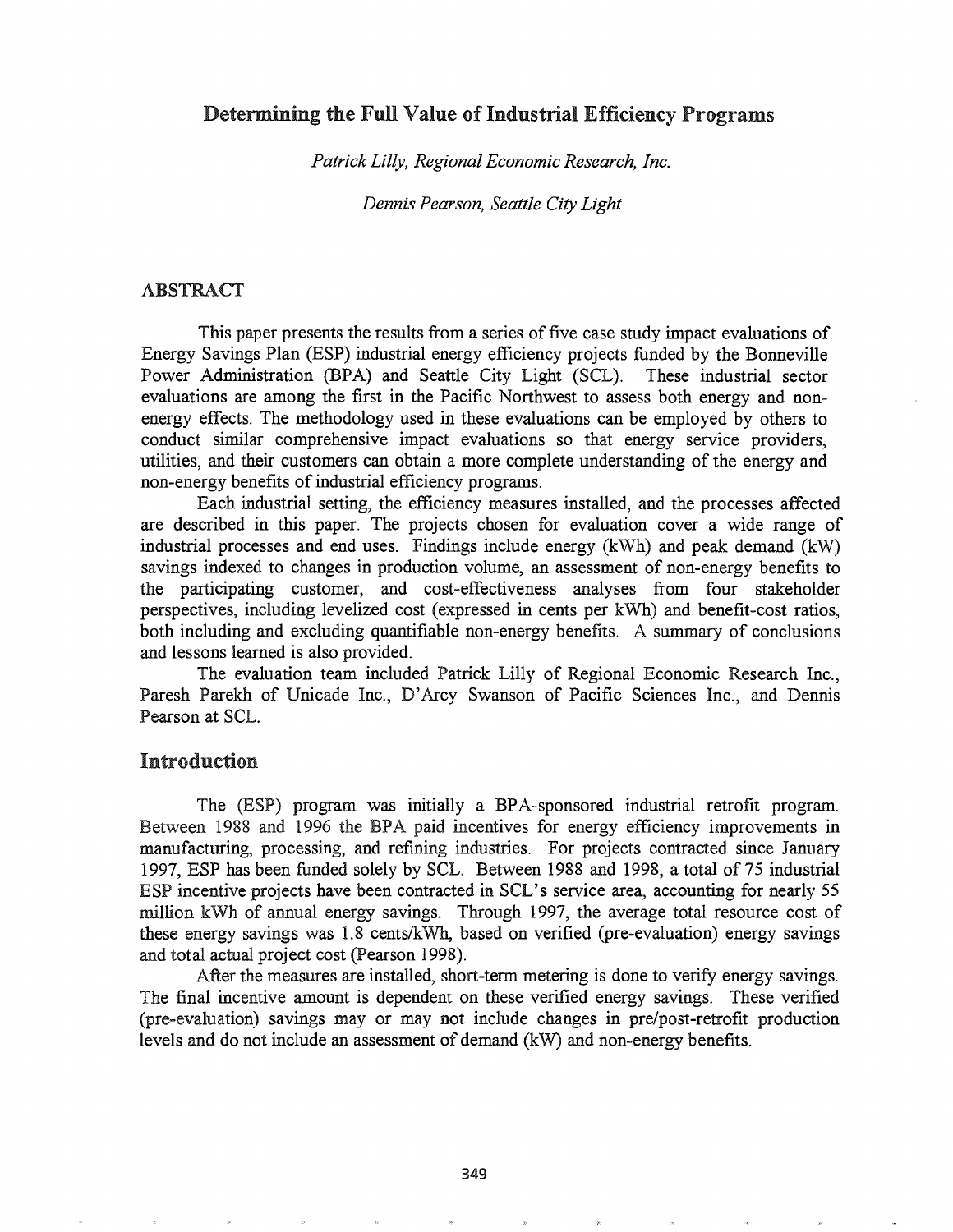# Scope

The overall purpose of the current series of case study impact evaluations is to provide a more comprehensive assessment of the value of a sample of industrial incentive efficiency projects by:

- Determining the net production-indexed annual and lifecycle kWh and kW savings resulting from the installation of energy efficiency measures and comparing these savings with pre-evaluation project-verified savings.
- Measuring any secondary, attributable energy, and demand savings on electrical process equipment downstream of the retrofitted equipment.
- Identifying and valuing the non-energy benefits to the customer. Non-energy benefits can include such factors as reductions in the cost of operations and maintenance, labor, air and water emissions, and increases in production, or production capacity.!
- Calculating the cost-effectiveness of the project from all stakeholder perspectives, both including and excluding non-energy benefits.
- Providing recommendations to the customer and to the utility.

## Projects Selected for Case Study Evaluation

The five projects selected for case study evaluations were chosen to represent:

- 1. A wide variety of industrial processes and end-use equipment,
- 2. Both large and small projects, in terms of kWh savings and project costs, and
- 3. A mix of new and established retrofit projects.

The following list contains descriptions of each of the five ESP projects evaluated.

1. Lafarge Cement Mill Conversion project was by far the largest and most expensive of the five ESP projects evaluated. This project involved the installation of sectionalized grinding chambers in the raw mill and finish mill #1 (of two finish mills) to increase product-throughput speed and energy efficiency, and the installation of an ASD on the 250 horsepower (HP) cement slurry discharge pump. Under baseline conditions, the raw and finish mills were large, single-section cylindrical mills where solid steel grinding balls of all sizes were mixed together to crush the cement ingredients. This caused inefficiency in the grinding process by expending energy and time tumbling large grinding balls to impact cement material already pulverized and, conversely, tumbling light-weight grinding balls to impact raw, course material, to little avail. By matching the size of the grinding media with the coarseness of the cement ingredients in each of the new grinding chambers, grinding efficiency was expected to increase. Consequently, the energy consumption of the  $2,000$  and  $2,500$  HP electric motors powering the raw mill

 $<sup>1</sup>$  One preliminary study of an industrial sector incentive program in SCL's service area found that the</sup> inclusion of non-energy impacts decreased the average service area (customer and utility) levelized cost of the program from 2.8 cents/kWh to 1.4 cents/kWh-a 50% reduction in program costs (Das et al., 1992).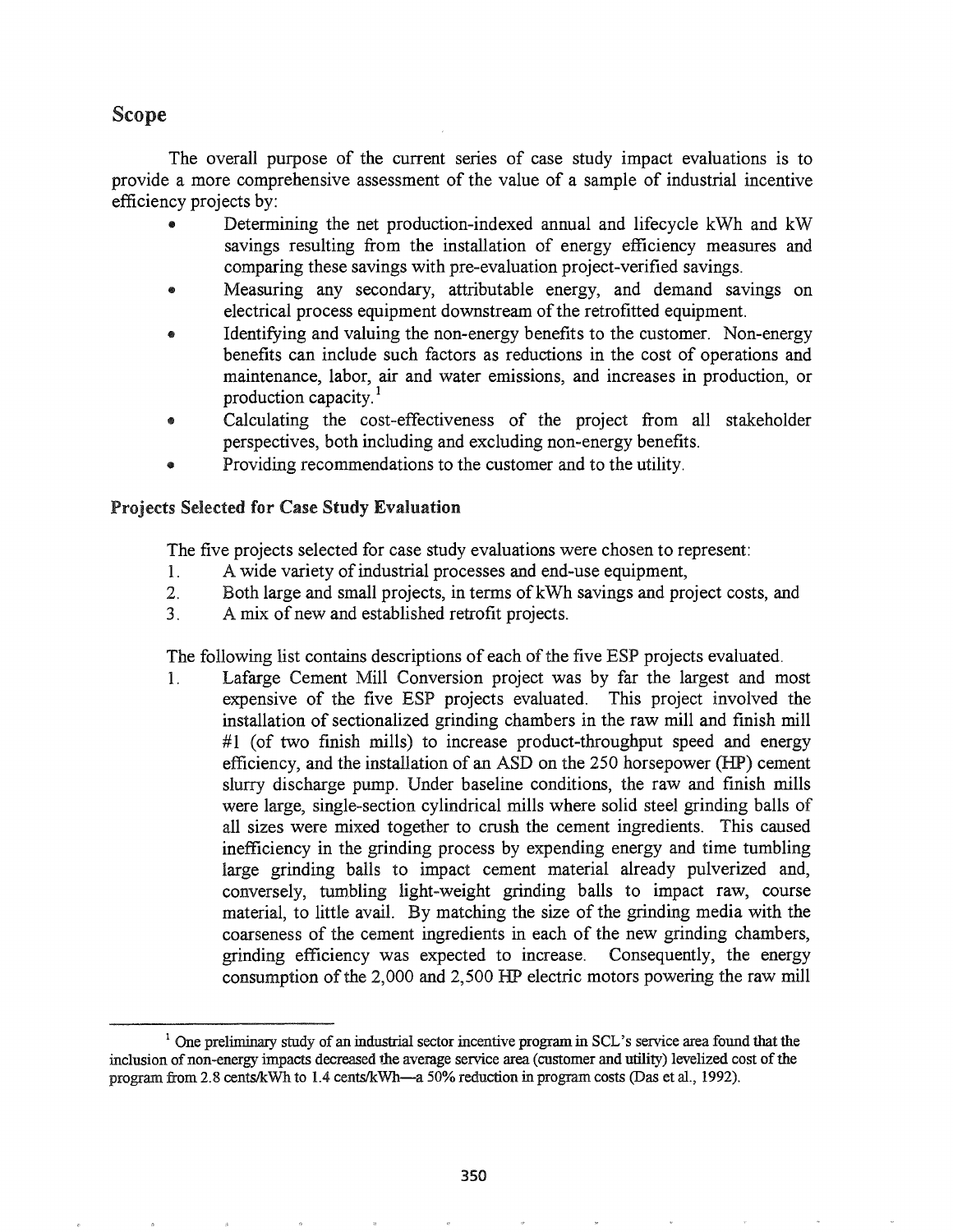and finish mill  $#1$  was expected to decrease. (Lilly, Parekh & Swanson, 1997c)

- 2. ARCO Products Company's ESP project involved the installation of ASDs on each of two 175 HP electric pumps used to move gasoline from storage tanks into tanker trucks. The ASDs allowed for the regulation and lowering of pumping pressure and reduced wear on the pumping system's flow-rate meters, due to the elimination of the "hammer effect" caused by sudden increases in pumping pressure. (Lilly, Parekh & Swanson, 1997b)
- 3. Viox Corporation's project entailed the design of a custom-made product drying system in a specialty glass manufacturing plant. This new drying system decreased the time it took to dry batches of glass "frit."<sup>2</sup> The new system utilizes screens and gravity to drain excess water, and small electric resistance heaters and airflow supplied by tapping into the plant's existing ventilation system to evaporate the remaining water surrounding the glass particles. (Lilly & Parekh, 1997a)
- 4. The Lafarge Cement Plant Air Compressor project included the replacement of two 200 HP *rotary-vane* with two high-efficiency 150 HP *rotary-screw* air compressors serving the company's instrument and plant air systems. The project was designed to decrease energy consumption and decrease air compressor downtime due to the expected reduction in the frequency of compressor overhauls. (Lilly & Parekh, 1998)
- 5. The Rainier Cold Storage project installed computerized controls on the plant's refrigeration system. The control system was designed to adjust the compressor's discharge and suction pressures and to optimize the cycling of the plant's seven compressors to meet the changing cooling requirements of this seafood storage facility. (Lilly & Pearson, 1998)

# Methodology

## Energy and Demand Savings Assessment

Energy consumption in manufacturing plants is often a complex function of a variety of factors that should be considered when assessing energy savings. Some of these variables include:

- Pre-post change in production volume, product type, batch size, or changes in ambient or process temperature.
- Change in air or liquid pumping pressure. This applied to the ARCO Products  $\bullet$ and Lafarge Cement air compressor projects.
- Staged or phased-in, post-retrofit period. This occurs when difficulties are ø, experienced in achieving and stabilizing optimal production efficiency during the post-retrofit period. This necessitates longer term metering, indexed to coincident changes in production level in order to record the energy use until production and energy use stabilizes.

 $2$  Glass frit is a mixture of tiny glass shards and water, formed in the early stages of Viox's glass fabrication process.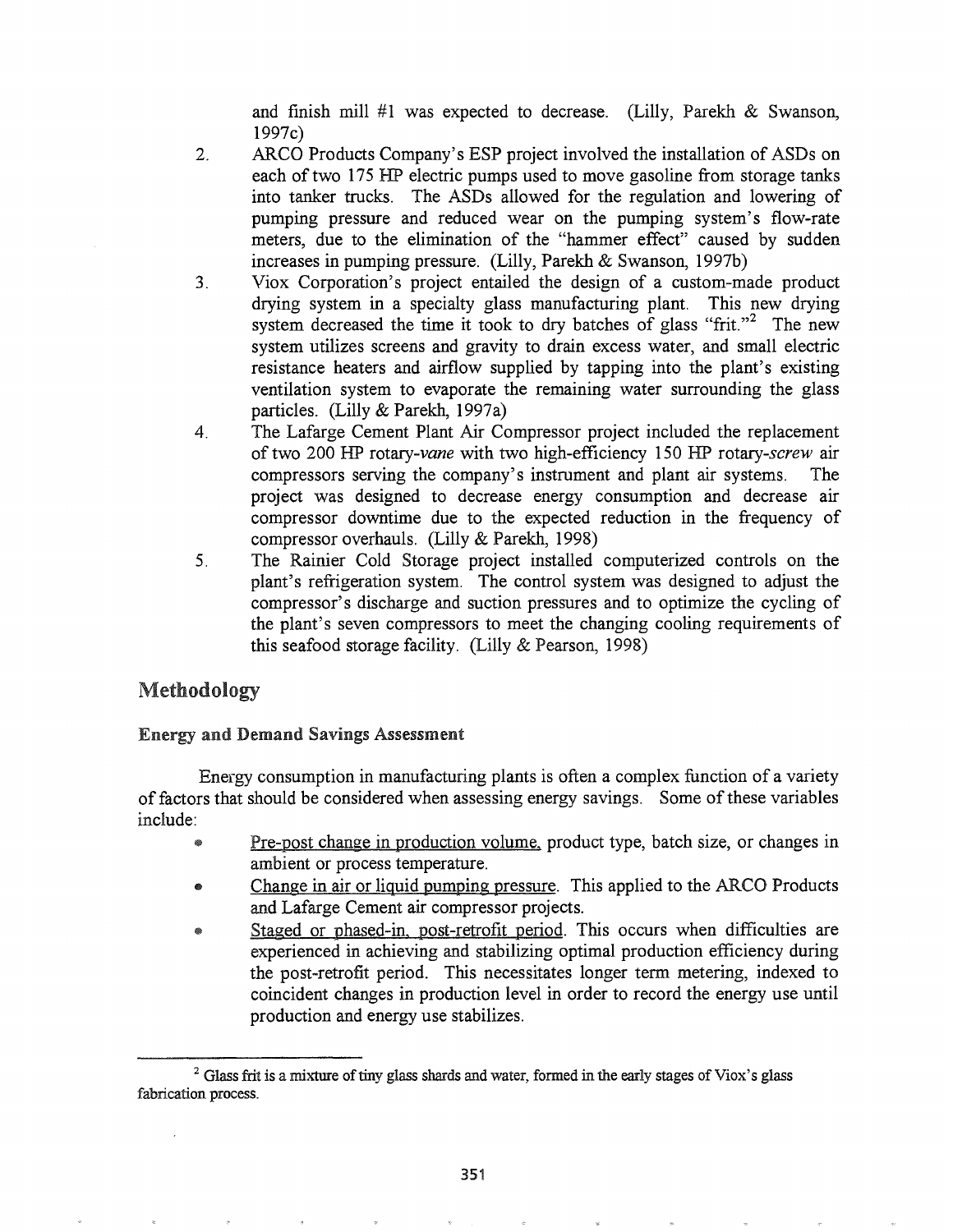Secondary and attributable energy impacts on electrical process equipment downstream of the ESP incentivized measures. For example, at the Lafarge Cement Plant, significant energy savings were also found in the nonincentivized finish mill #2 as a direct result of the efficiency and product quality improvements in Lafarge's raw mill.

In all five case studies, the energy and demand savings assessment methodology consisted of the following:

- 1. Conducting meetings with involved SCL Energy Management Analysts, plant management, and plant production and maintenance staff to explain the purpose and value of the evaluation, identify key contact staff, understand the production process, discuss production data and process confidentiality issues, identify coincident production data, and begin the identification of potential non-energy impacts and the availability of supportive data.
- 2. Developing a fmal evaluation plan to outline the electrical metering plan, production and non-energy impacts data acquisition, non-energy benefits assessment, and the required cost-effectiveness tests. In all but one case study, *end-use* kW metering was gathered and aggregated upward to hourly, daily, or monthly kWh data in order to match the available coincident production data. In the sole case of the Rainier Cold Storage project, *whole facility*, 15-minute interval kW and monthly energy billing data were used.
- 3. Constructing and testing various energy savings regression models that were compatible with the end-use metered energy, production, and process data. These models were designed to provide an estimate of post-retrofit electric energy and peak demand savings per unit of product. These models relate monthly kW and kWh usage per unit of production to a series of coincident, pre-/post retrofit production variables.

Examples of some of the coincident explanatory variables included:

- A pre-/post retrofit binary variable. This variable served as a composite of all change in kWh or kW use after the measures were installed. The coefficient of this variable is a point estimate of energy or demand savings per unit of production. These coefficients were used to calculate annual and life cycle kWh and kW savings.
- Changes in production volume and product type or grade manufactured over time. The smallest time interval for which coincident production data were available became the unit of time used in the energy savings regression analyses.
- Changes in pumping pressure.
- e Ambient temperature change.
- If applicable, binary variables to account for the "shakedown" period sometimes needed to reach optimal post-retrofit efficiency.

Similarly, separate kW regression equations were completed to determine peak demand  $(kW)$  savings for each of the affected end uses.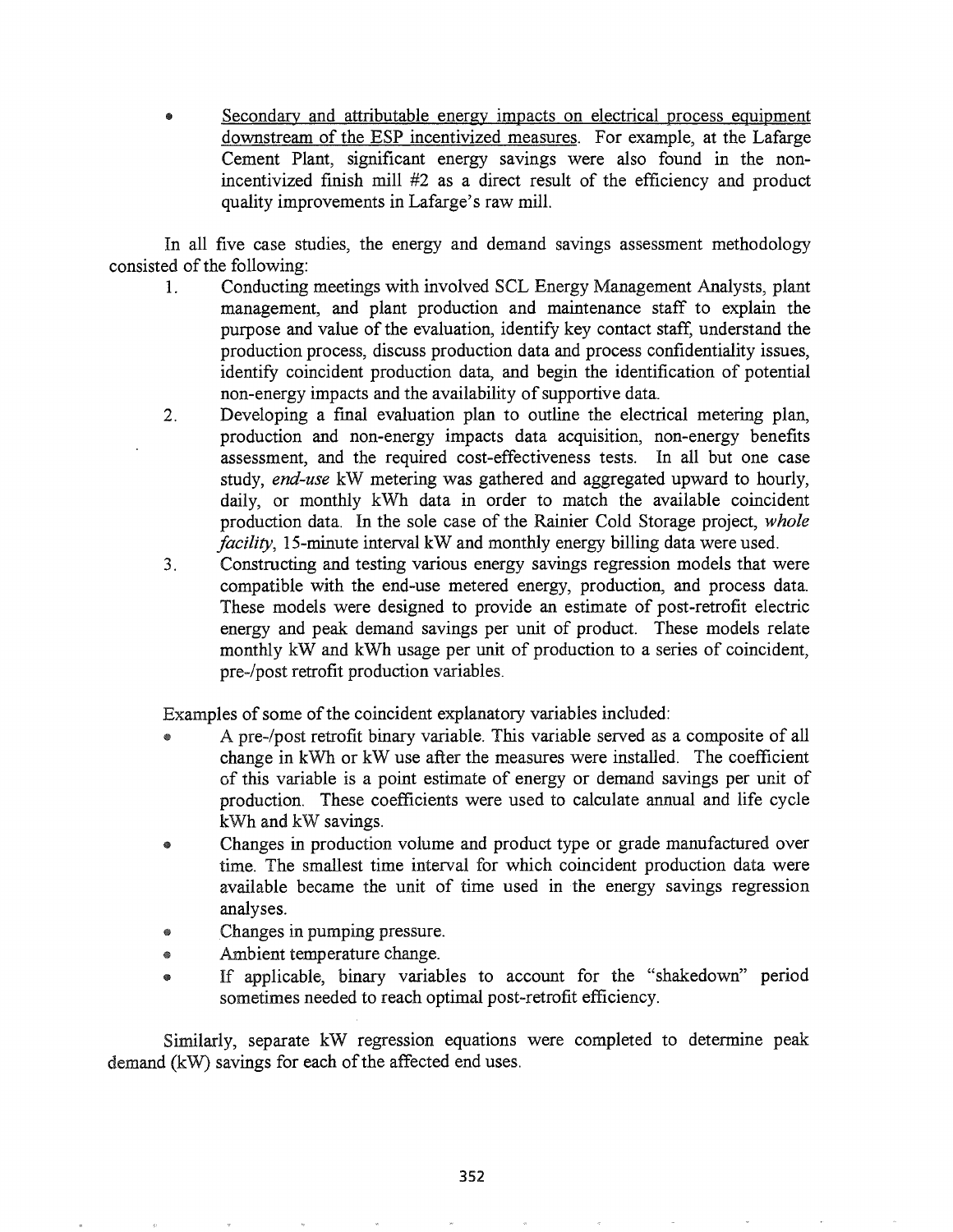#### Non-Energy Benefits Assessment

Generally, the non-energy impacts assessment was a process of identifying, with the aid of plant management and operations staff: the likely non-energy effects of each project, determining what pre/- and post-retrofit data were needed to support the analysis, gathering the relevant data, and calculating pre/post change in each non-energy impact. If the necessary data were not available, that particular non-energy benefit was dropped from the analysis. An important lesson here is to screen potential case study sites before the installation of the new equipment to ensure that the needed non-energy benefit data are available over the pre- and post-retrofit periods.

Most of the non-energy benefits involved reductions in operations and maintenance costs, with the remainder resulting from lower air emissions of sulfur dioxide  $(SO<sub>2</sub>)$ . By far, the most complex non-energy benefit assessed in the Lafarge project was the economic benefit of reduced air emissions from the cement plant's kiln stack due to the increased fmeness and uniformity in the wet cement coming from the renovated raw mill. This, in turn, caused the kiln to function more efficiently at lower and more stable operating temperatures and reduced emissions of sulfur and nitrous oxides. Separate regression models were constructed to assess pre/post changes in sulfur dioxide ( $SO<sub>2</sub>$  in PPM), nitrous oxides ( $NO<sub>x</sub>$  in PPM), and particulate matter (% opacity). These models were designed to explain daily emissions in each type of pollutant as a function of the raw mill conversion itself, pre-/postretrofit change in production volume, the type of fuel being burned in the kiln and the change in the chemical composition of the cement ingredients.

#### Findings

#### Energy Savings

Table 1 lists the evaluation-based energy savings and compares these kWh savings with the estimated savings in the project proposal. For all five case studies combined, annual evaluated energy savings were 5,453 MWh, or 128% of the original estimated savings at the time each project was proposed.

The Lafarge mill conversion project involved the most energy-intensive manufacturing process of the five projects evaluated, including three large electric motors, ranging from 250 to 2,500 HP -- accounting for 4,256 MWh or 78% of total evaluated energy savings across all five case studies. The ASD installed on the 250 HP raw mill slurry discharge pump at Lafarge proved to have only 60% of the proposed savings and the evaluation of finish mill #1 revealed 86% of expected kWh savings. Because of the greater than expected savings in the raw mill itself and the secondary savings it caused in finish mill #2, the mill conversion project's combined savings were nearly 1,100 MWh greater than those estimated at the time of the project proposal, or 134% of proposal estimated energy savings.

Likewise, the Lafarge Air Compressor evaluation savings were greater than expected at 494 MWh of annual energy savings, 173% of the savings expected at the time of the project was proposed. Together, the Lafarge mill conversion and air compressor project savings of 4,750 MWh represent 137% of total savings across all five evaluated projects.

At ARCO, the ASDs installed on the two 175 HP pumps resulted in 156,100 kWh of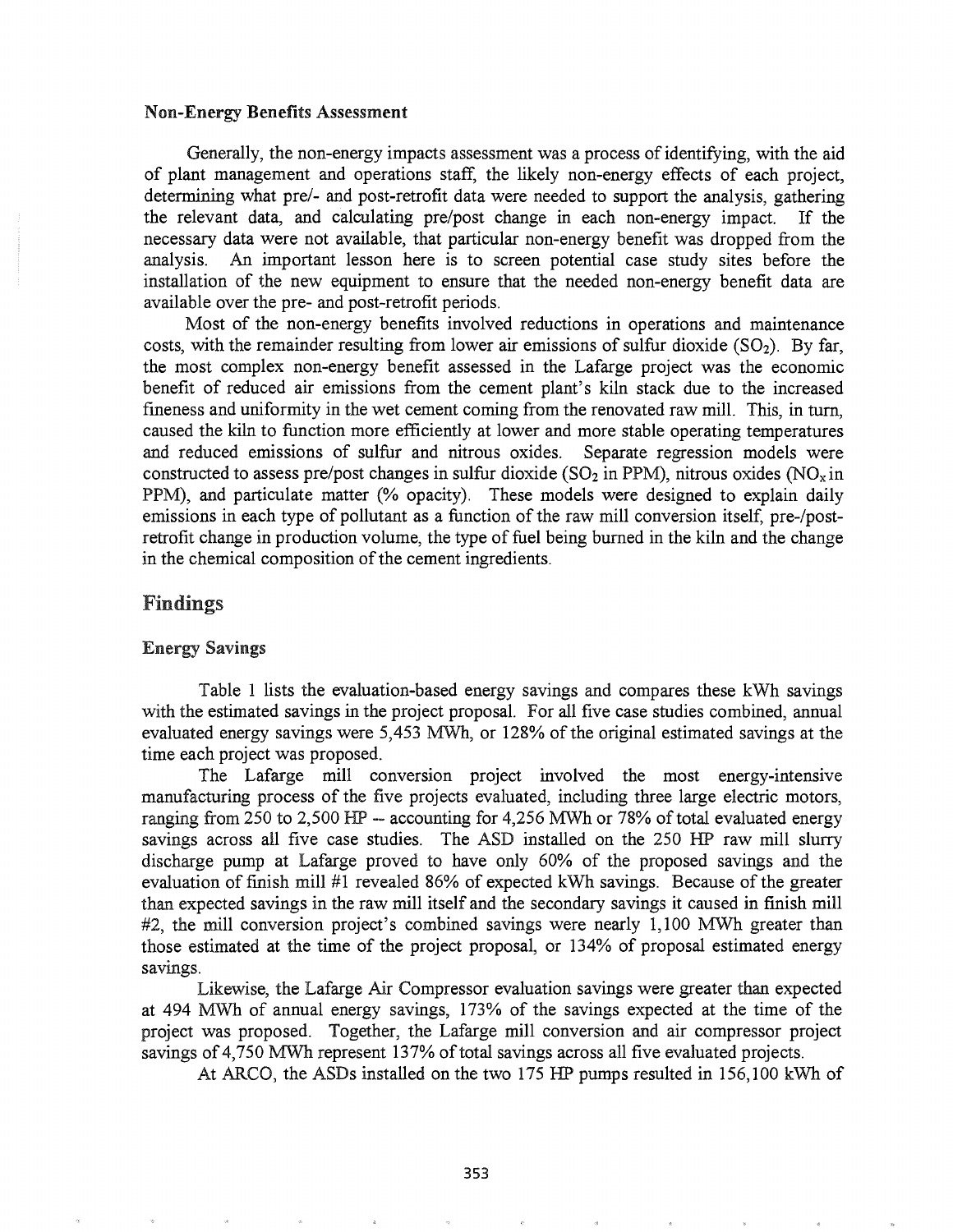annual savings  $-$  93% of proposal-based estimates.

The new drying system at Viox Corporation yielded much greater than expected energy savings at 187% of proposed savings. Viox's evaluation savings are based on greater forecasted production over the life of the new dryers.

The computerized refrigeration control system at Rainier Cold Storage revealed 367 MWh of annual energy savings -- 68% of expected savings. It should be noted that the original savings estimate of 542 MWh of yearly savings was thought by both plant and SCL staff to be an overestimate on the part of the vendor selling the control system. The current evaluation savings are, however, 119% of the routine short-term verification done shortly after the control system was installed. This provides strong evidence that these energy savings were persisting at this site, five years after the measures were installed in 1992.

| <b>ESP Case Study Evaluation</b>        | <b>Proposal Savings</b><br>(kWh/yr.) | <b>Evaluation Savings</b><br>(kWh/yr.) | Realization<br>Rate |
|-----------------------------------------|--------------------------------------|----------------------------------------|---------------------|
| Lafarge Cement Mill Conversion          |                                      |                                        |                     |
| Raw Mill Conversion                     | 866,445                              | 1,601,868                              | 185%                |
| Secondary Effect on Finish Mill #2<br>翮 | NA.                                  | 778,707                                | NA                  |
| Raw Mill Slry. Pump<br>靈                | 411,744                              | 247,128                                | 60%                 |
| Finish Mill #1 Retro.<br>關              | 1,900,000                            | 1,628,838                              | 86%                 |
| Mill Conversion Subtotal:               | 3,178,189                            | 4,256,541                              | 134%                |
| Lafarge Air Compressors                 | 285,847                              | 494,001                                | 173%                |
| Lafarge Projects Subtotal:              | 3,464,036                            | 4,750,542                              | 137%                |
| ARCO                                    | 168,610                              | 156,100                                | 93%                 |
| Viox                                    | 95,634                               | $179,200^{(a)}$                        | 187%                |
| Rainier Cold Storage                    | 542,078                              | 366,993                                | 68%                 |
|                                         |                                      |                                        |                     |
| Remaining Projects Subtotal:            | 806,322                              | 702,293                                | 87%                 |
| Total:                                  | 4,270,358                            | 5,452,835                              | 128%                |

Table 1: Comparison of Proposal and Evaluation-Based Energy Savings

(a) Viox energy savings are based on expected production increases.

Secondary Energy Savings in Non-Incentivized Equipment. In addition to the  $3,476$ MWh of savings measured on Lafarge's raw and finish mill #1, secondary and attributable energy savings totaling 779 MWh were found on the non-incentivized finish. mill #2. This secondary effect on the efficiency of finish mill #2 resulted from the finer quality of the cement material coming from the ESP-funded raw mill conversion. This decreased the amount of time needed to complete the finish milling and consequently decreased the kWh use-per-ton of cement produced in both of Lafarge's finish mills.

Additional secondary and attributable savings of 2,500 MWh were found in the efficiency of the cement kiln's drying process. The increased fineness and consistency of the raw mill cement outflow into the kiln reduced the time it takes to dry each ton ofraw cement. This, in tum, lessened the electrical load on the motor drive system used to rotate the kiln. However, these kiln savings were not included in this evaluation because the evaluation team was not able to separate the ESP-funded energy savings effects from the routine annual maintenance that was performed on the kiln at the same time the ESP-funded measures were installed.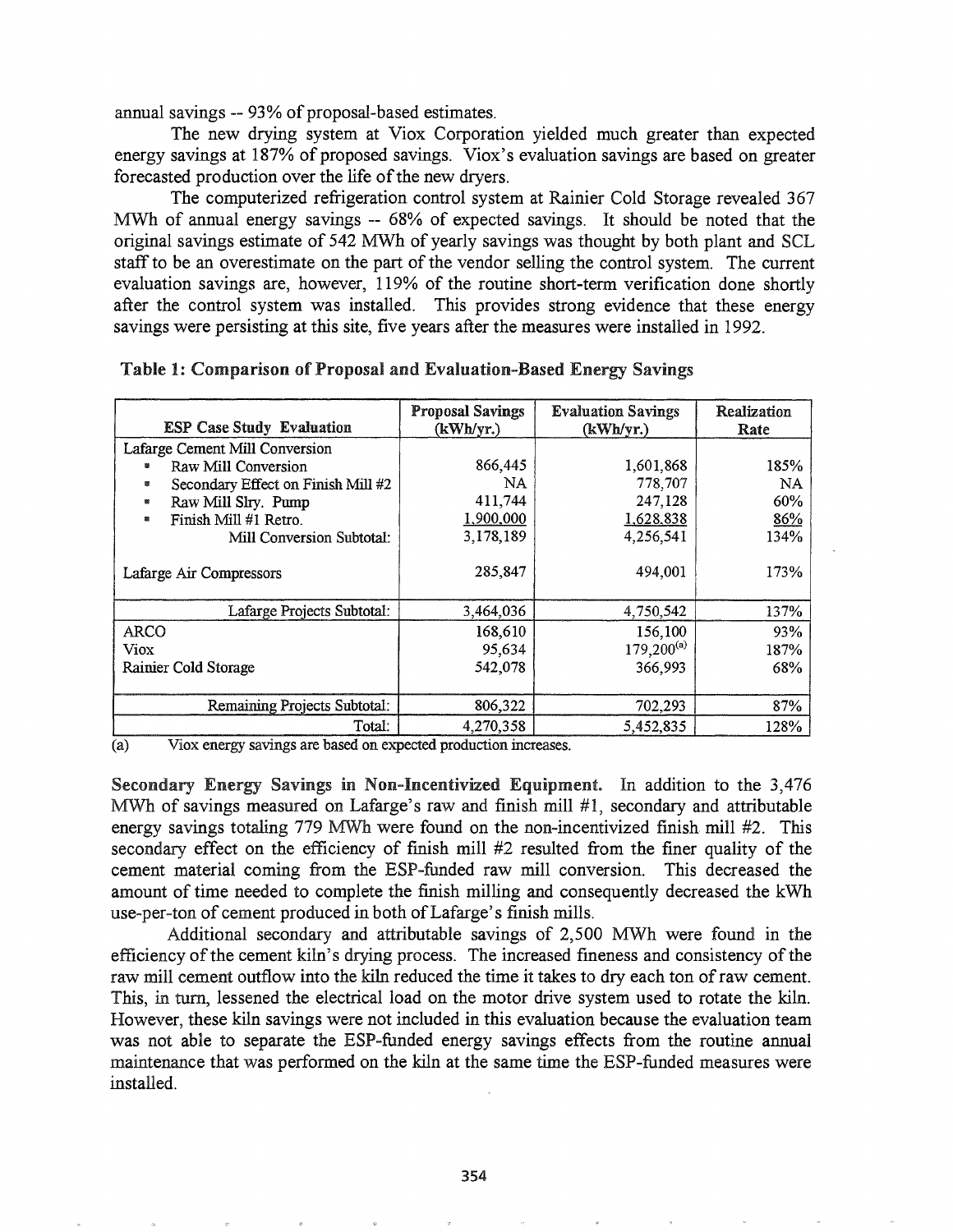The air compressor project at Lafarge also saw collateral and attributable savings on the non-incentivized standby plant air compressor after the ESP-funded, primary plant air compressor was installed. The effect of these additional kWh savings was the primary cause of the resulting 173% realization rate for this project.

#### Demand Savings

Table 2 lists the demand savings found in each case study. Reductions in peak demand, although measurable, were small in comparison to energy (kWh) savings (see Table 1). The 540 kW reduction across all five projects amounts to only \$4,512 in annual savings, or about 2% of total customer kWh, kW, and non-energy benefit dollar savings (see Table 3).

#### Table 2: Evaluation-Based Peak Demand Savings (a)

| <b>ESP</b> Project                                                       | <b>Evaluation-Based Demand</b><br>Savings (kW) |  |
|--------------------------------------------------------------------------|------------------------------------------------|--|
| Lafarge Mill Conversion<br>Raw Mill Retrofit<br>Finish Mill #1<br>۵      | 367<br>79                                      |  |
| Lafarge Air Compressor                                                   | 88                                             |  |
| Lafarge Subtotal:                                                        | 534                                            |  |
| ARCO<br>Viox                                                             | 11<br>-5                                       |  |
| Rainier Cold Storage                                                     | not significant                                |  |
| Remaining Projects Subtotal:                                             | 6                                              |  |
| Total<br>$E$ atim ata dalamand garringo ana nat an $ECD$ musical $\cdot$ | 540                                            |  |

(a) Estimated demand savings are not an ESP project requirement.

### Non-Energy Benefits

Eighty-one percent of customer's *non-energy* savings were the result of reduced operations and maintenance expenses. The remaining 19% included reductions in air emissions. The non-energy impacts included:

Lafarge Mill Conversion (present value of total lifetime non-energy savings: \$246,246):

- Reduced cost of replacing the steel balls used as grinding media as a consequence of the increased throughput speed of cement product caused by the new mill segmentation.
- Motor life extension of slurry pump motor caused by the ASD.
- The increased consistency of the raw cement mill slurry improved cement kiln stability, lowering emissions of  $SO<sub>2</sub>$  by 78%, and reduced monetary fines imposed by the local air quality control agency for emission exceedances.

The Puget Sound Air Pollution Control Agency (PSAPCA) regulates industrial air emissions in the Puget Sound area and imposes fmes for air pollution exceedances. The increased uniformity of cement product emerging from the new, sectionalized raw mill lowered the average kiln operating temperatures and increased kiln operating stability. This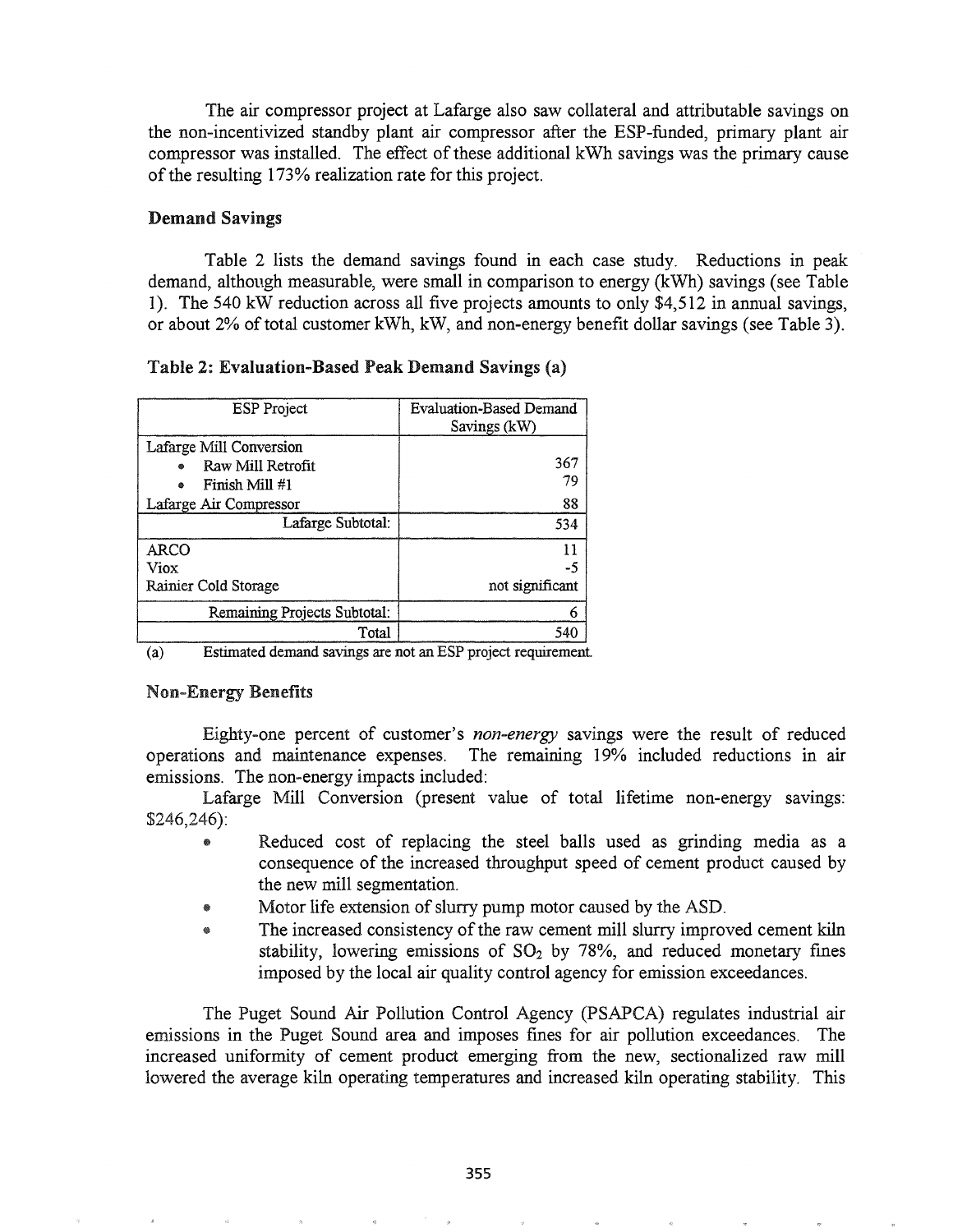desirable condition reduced the kiln stack's  $SO_2$  by 78%, from 249 PPM to only 54 PPM. Also, kiln stack emissions of nitrous oxides  $(NO_X)$  were reduced by 40% as a result of the raw mill conversion. However, since PSAPCA does not currently regulate  $NO<sub>x</sub>$  emissions, this finding does not as yet have an economic benefit to Lafarge. The pre-/post-retrofit change in particulate air emissions was not significantly different.

Lafarge Air Compressors (present value of lifetime non-energy savings  $$156,788$ ):

- Reduced frequency and cost of overhauling the replaced rotary-vane compressors.
- Decreased cost of lubrication oil and reduced load on cooling system used to cool the replaced compressors.

ARCO Petroleum Terminal (present value of lifetime non-energy savings \$37,825):

- Reduced cost of recalibrating fuel flow rate meters, due to decreased "hammer effect" caused by the consistent pressure regulation of the ASD.
- Small savings in reduced wear on the motor bearings.

Viox Corporation (present value of lifetime non-energy savings  $$17,039$ ):

Decreased cost of replacing heating elements and controls in the replaced annealing ovens.

Rainier Cold Storage (present value of lifetime non-energy savings \$3,330):

Lower cost of refrigeration control sensor replacement.

Table 3 presents the estimated annual value of the non-energy benefits and compares these to the annual customer kWh and kW electric bill savings. Across all five of the evaluated ESP projects, customers are realizing a total of \$55,361 in non-energy benefits each year. This is in addition to their annual \$179,052 in energy and demand bill savings. Non-energy savings were 24% of total dollar savings, while demand savings were only 2% of total savings. Clearly, kWh savings dominate all project benefits at 74% of total annual customer savings.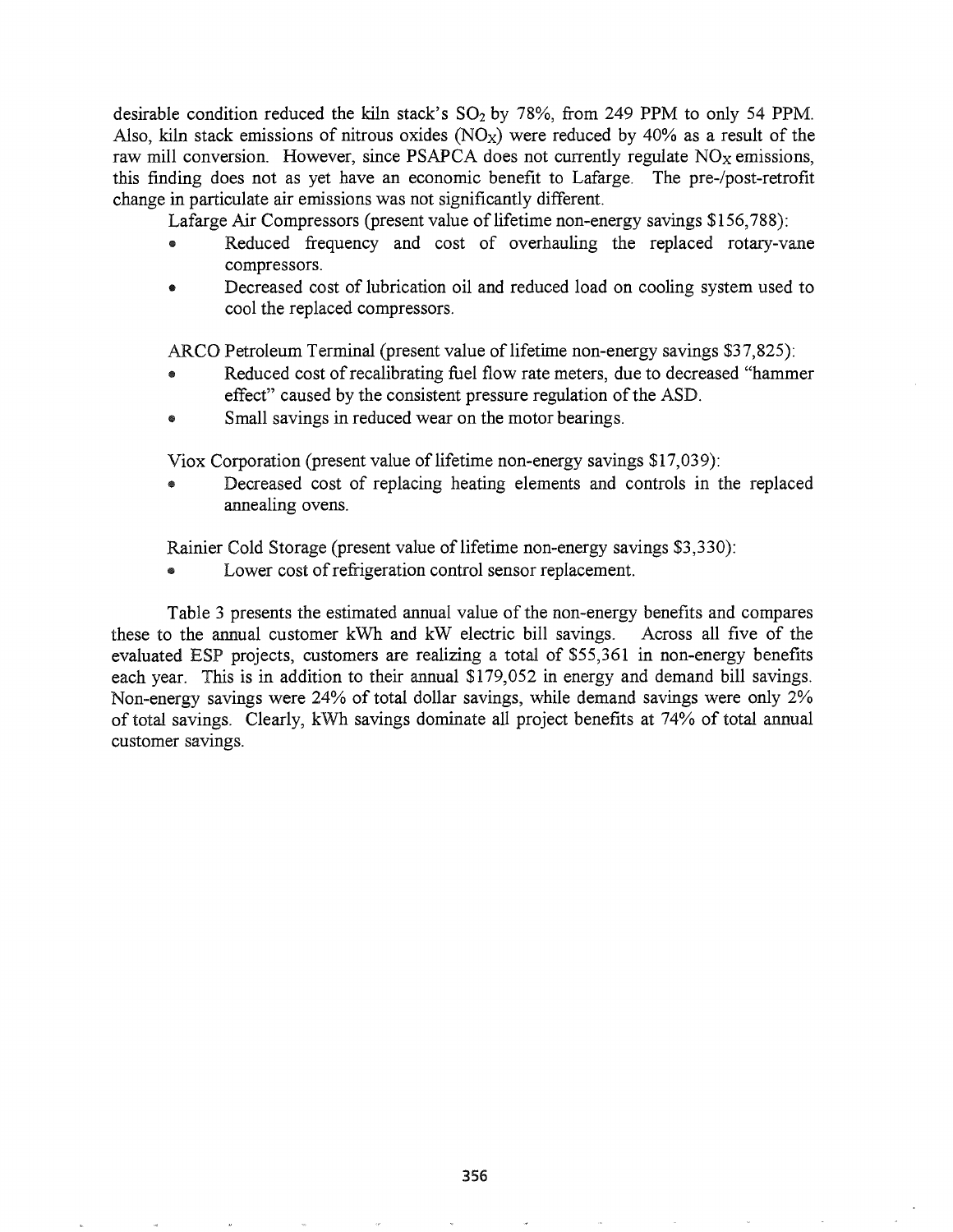|                                             | <b>Annual Customer S Savings (1995 \$)</b> |                        |                                           |                                     |  |
|---------------------------------------------|--------------------------------------------|------------------------|-------------------------------------------|-------------------------------------|--|
| Project                                     | kWh S<br><b>Savings</b>                    | kW S<br><b>Savings</b> | Non-Energy<br><b>Benefit S</b><br>Savings | Total<br>Annual<br><b>S</b> Savings |  |
| Lafarge Mill Conversion                     | \$136,137                                  | \$3,627                | \$27,490                                  | \$167,254                           |  |
| Lafarge Air Compressors                     | 15,413                                     | 769                    | 21.091                                    | 37,273                              |  |
| Lafarge Subtotal:                           | \$151,550                                  | \$4,396                | \$48,581                                  | \$204,527                           |  |
| <b>ARCO</b><br>Viox<br>Rainier Cold Storage | \$5,246<br>7,179<br>10,565                 | \$217<br>(101)         | \$4,305<br>2,003<br>472                   | \$9,768<br>9,081<br>11,037          |  |
| Remaining Project Subtotal:                 | \$22,990                                   | \$116                  | \$6,780                                   | \$29,886                            |  |
| Total \$ Savings:                           | \$174,540                                  | \$4,512                | \$55,361                                  | \$234,413                           |  |
| Percent of Total:                           | 74%                                        | $2\%$                  | 24%                                       | 100%                                |  |

Table 3: Annual Dollar Value of Energy, Demand, and Non-Energy Benefits to the Customer

## Potential Production Capacity Increases

At two of the project sites, the Lafarge mill retrofit and Viox, the ESP incentivized measures resulted in potential production capacity increases. The Lafarge mill retrofit increased the throughput speed of the cement grinding process, and at Viox the new dryers doubled the potential glass frit drying capacity of the plant -- an increase of 480,000 lbs./yr.

However, before these production capacity increases can be realized, existing constraints would have to be reduced or eliminated, including:

- 1. At Lafarge, the capacity of the cement kiln would have to be increased to match the potential increased throughput from the raw mill conversion.
- 2. At Viox, the capacity of the plant's glass melting furnace would have to be increased.
- 3. The market demand for cement products from Lafarge and specialty glass products from Viox would have to increase to meet the production capacity increases at both plants.

Because the realization of these capacity increases at Lafarge and Viox are a function of conditions that have not yet occurred, neither of these potential production increases were included in the energy and non-energy benefits and cost-effectiveness analyses.

## Cost-Effectiveness

The cost-effectiveness of each evaluated project included the calculation of:

- Customer payback periods, or the number of years to recover the customers investment, based on 1) the project proposal-estimated energy savings and customer costs and 2) the evaluation-derived energy, demand, and non-energy benefits and actual customer costs.
- Net present value and cost-benefit ratios from the customer, utility, service area (customer and utility), and total cost perspectives (customer, utility, and the BPA) -- both with and without the value of non-energy benefits.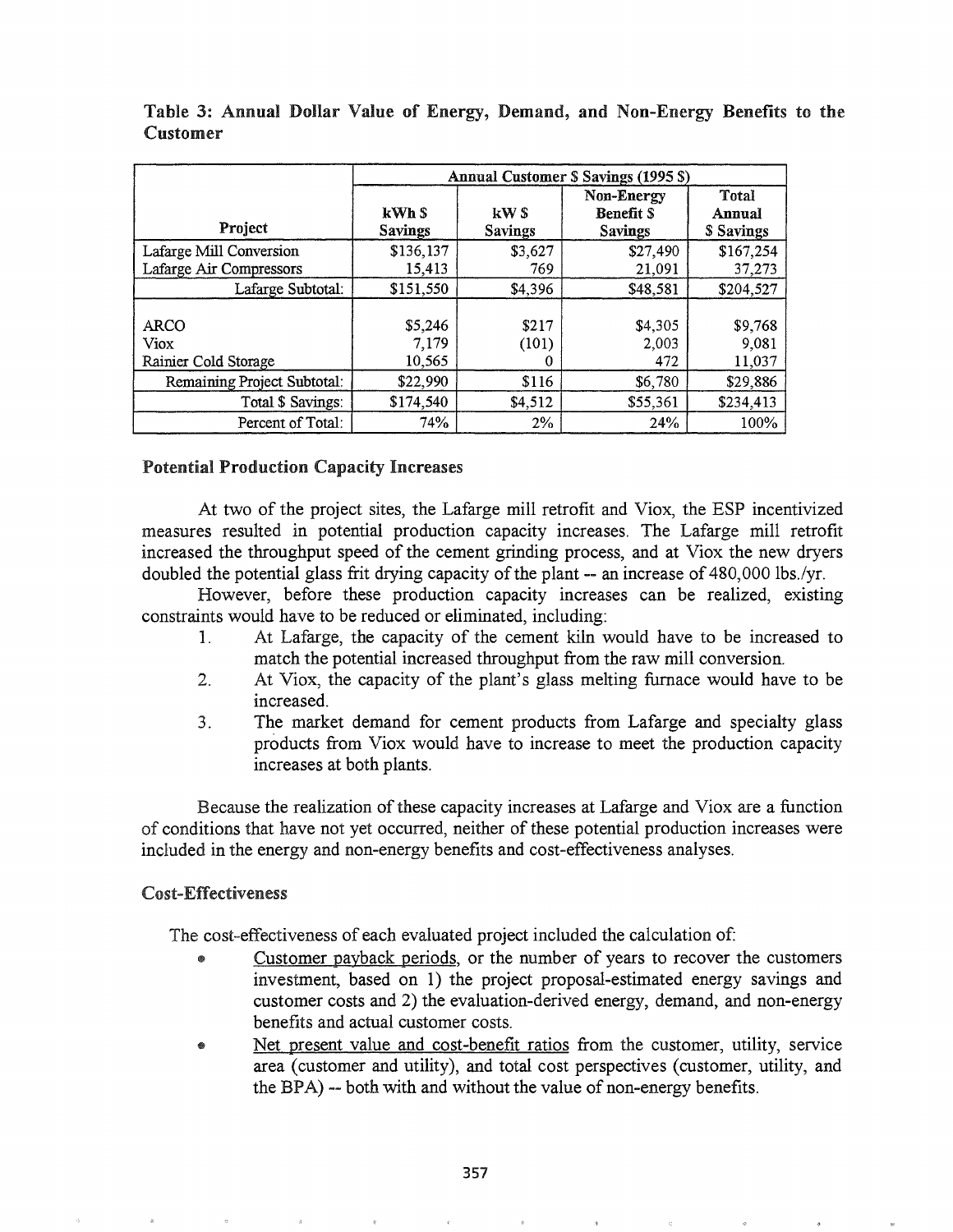The levelized costs in cents/kWh from each of the four stakeholder perspectives listed above -- both with and without the value of non-energy benefits.

The following presents a summary of some of the cost-effectiveness findings.<sup>3</sup>

Figure 1 illustrates the customer's simple payback periods based on the customer's total project costs for each the five case studies, in terms of each project's *proposed kWh bill savings,* and compares these with the *evaluation-based payback* periods, which include the energy and non-energy savings measured in the evaluation. Overall, Figure 1 illustrates that the customer's average payback period was cut in half -- dropping from an average of 2.6 years based on the project proposal to 1.3 years as a result of including the additional kW, kWh, and non-energy savings measured in these five case studies. The payback time to the customer would have been seven years if no incentive was paid and the customer absorbed all project costs -- considerably greater than the typical one to two year payback threshold desired by most industrial customers. However, due to cost overruns or less than projected energy savings, not all projects resulted in lower payback periods, including Viox and Rainier Cold Storage.

Figure 2 compares the customer's evaluation-based benefit-cost ratios, including and excluding the value of non-energy benefits. The benefit-cost ratio is a standard index of the economic advantage of a particular business decision, calculated by dividing the net present value of the project costs into the discounted value of all project benefits over the life of the project (discount rate =  $10\%$ , measure life = 15 years). Overall, the inclusion of the value of the non-energy benefits increased the average customer benefit-cost ratio from 6.6 to 8.4 -- a 27% increase.

Figure 3 depicts the benefit-cost ratios for each project from the total cost perspective (BPA, SCL, and customer costs and benefits), and the service area perspective (SCL and customer costs and benefits). From a total cost perspective the benefit-cost ratios averaged 3.6, with none below 2.1. The service area benefit-cost ratios are all larger than those of the total cost perspective, since the BPA absorbed the cost of the incentive payments to customers, leaving only the customer share of the project cost and SCL's administrative costs.

<sup>&</sup>lt;sup>3</sup> See the reports and contact information listed in the reference section of this paper for detailed costeffectiveness results.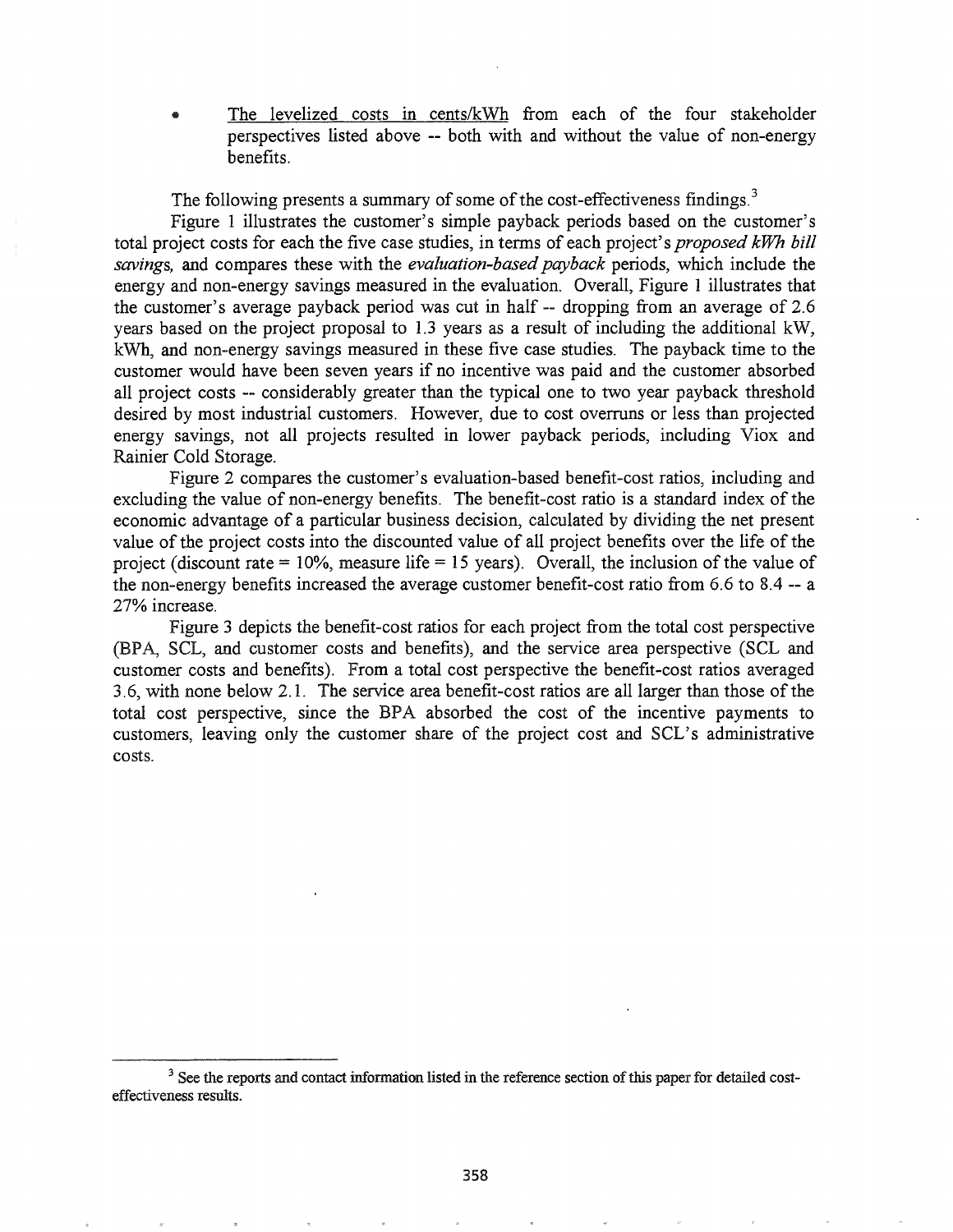

Figure 1. Customer Payback Period in Years: Proposal-Based vs. Evaluation-Based



Figure 3& Benefit-Cost Ratios: Total Cost (BPA + Utility + Customer) and Service  $Area$  (Customer + Utility) Perspectives



Figure 2. Customer Benefit-Cost Ratio with and without the Value of Non-Energy Benefits



Figure 4. Average Levelized Cost Based on Project Proposal and Evaluation

Figure 4 compares the *proposal-based* and *evaluation-based* levelized cost in cents per kWh for all projects combined, from all economic perspectives: 1) total resource cost, 2) service area (utility and customer costs combined), 3) utility, and 4) customer perspectives. The levelized costs shown in Figure 4 are an important indicator of the overall value of the ESP program itself and the additional value revealed in the evaluations. In general, the goal is to keep the costs of delivering energy efficiency programs at or below the utility's cost of generating, or buying, and distributing electricity. And, if the customer's levelized cost for a particular efficiency project is below their electricity cost in cents/kWh, they are realizing a net reduction in the electrical portion of their operating costs.

Figure 4 illustrates that the total resource levelized cost across all five case studies was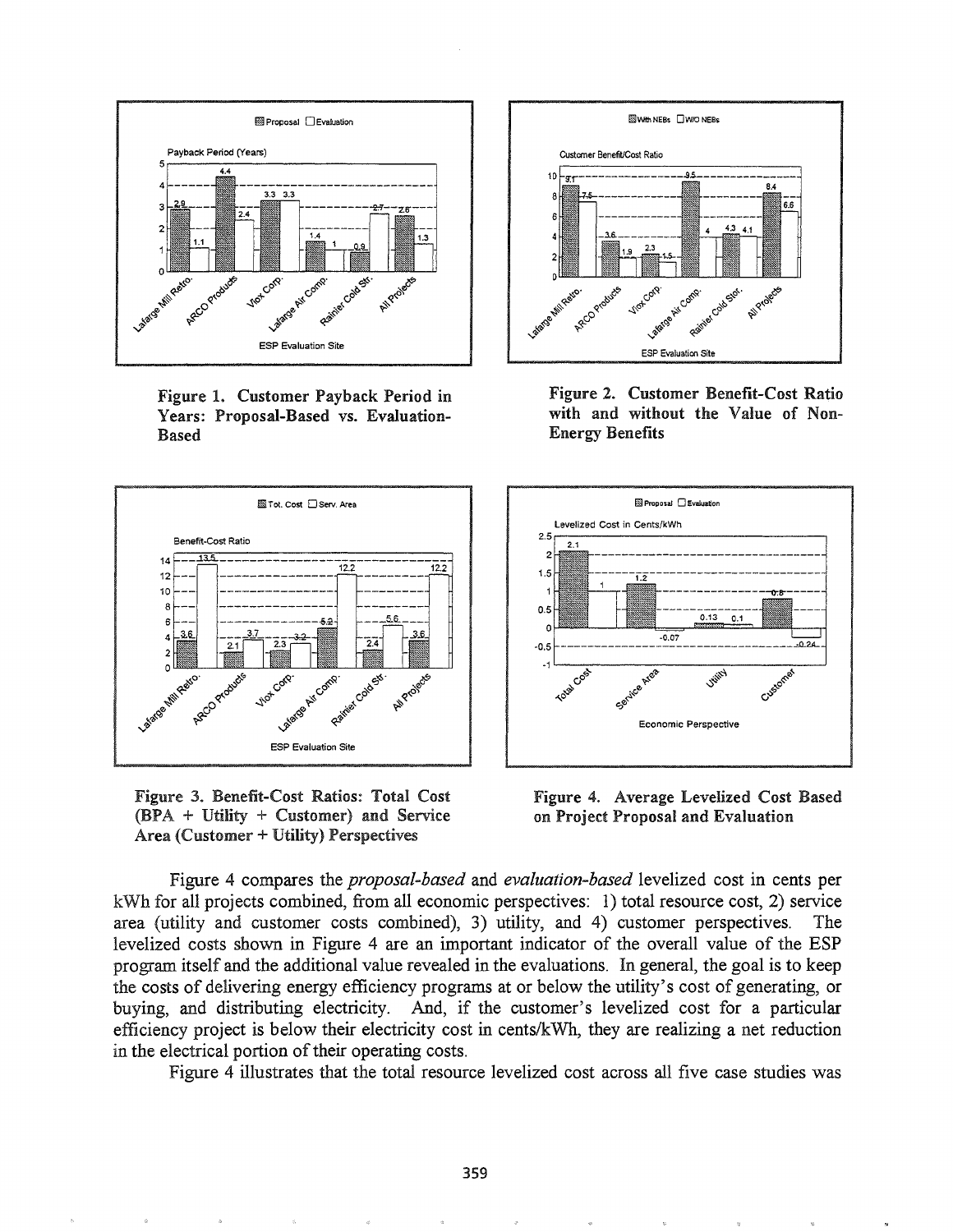2.1 cents/kWh based on the project proposals. This cost decreased by 52%, to only 1 cent/kWh after factoring in the additional kWh, kW, and non-energy benefit evaluation impacts. The combined evaluation-based energy and non-energy impacts over the life of the measures were most evident in the service area and customer perspectives, where *negative* levelized costs resulted. From the customer's perspective, the overall levelized cost was *minus* 0.24 cents/kWh. If the ESP-funded incentives weren't available and these five customers paid the entire cost of these projects, the levelized cost would have increased significantly to 3.0 cents/kWh.

## Recommendations to Participating Customers

Each evaluation case study resulted in a set of recommendations to plant management and operations staff, that if implemented, could result in additional efficiency gains. Generally, these included follow-up recommendations to investigate and adjust the operation of the affected process equipment to increase existing energy or non-energy savings. For example, at ARCO an additional 45,000 kWh of annual savings could be achieved if pumping pressure were reduced from 65 psig to 60 psig. And at the Lafarge mill conversion, a recommendation was included to monitor the operation of the ASD on the raw mill slurry pump motor to determine if the lower than expected energy savings are due to unnecessary pump cavitation while the sump is being filled.

The individual evaluation reports listed in the References section at the end of this paper contain detailed descriptions of all recommendations (Lilly & Parekh, 1998a; Lilly, Parekh & Swanson, 1997b; Lilly, Parekh & Swanson, 1997c; Lilly & Parekh, 1998; Lilly & Pearson, 1998).

## Conclusions

This series of case studies has revealed a more complete picture of the value of the ESP program to the customer and to SCL -- additional value that would not have been as fully measured without these evaluations. This work has also provided a method that can be used by others to complete comprehensive evaluations of industrial efficiency projects.

### **Outcomes**

- @ Total evaluation-measured energy savings for these five case studies were 28% greater than the estimated kWh savings in the project proposals.
- The interdependency of each industrial process stage can, under certain ۳ circumstances, lead to additional indirect energy savings. These savings are often times not captured during routine project verification. For example, at the Lafarge mill conversion project, substantial secondary and attributable energy savings (778 MWh/yr.) were measured in finish mill #2, the only mill *not* converted as part of this ESP project.
- Demand savings, while measurable, were small in comparison to total energy and non-energy impacts, accounting for 2% of total annual customer bill savings.
- Non-energy impacts added substantial value to the customer, accounting for 24% of the total customer economic benefit across all five sites. Most of these savings included reduced operations and maintenance costs. The remaining non-energy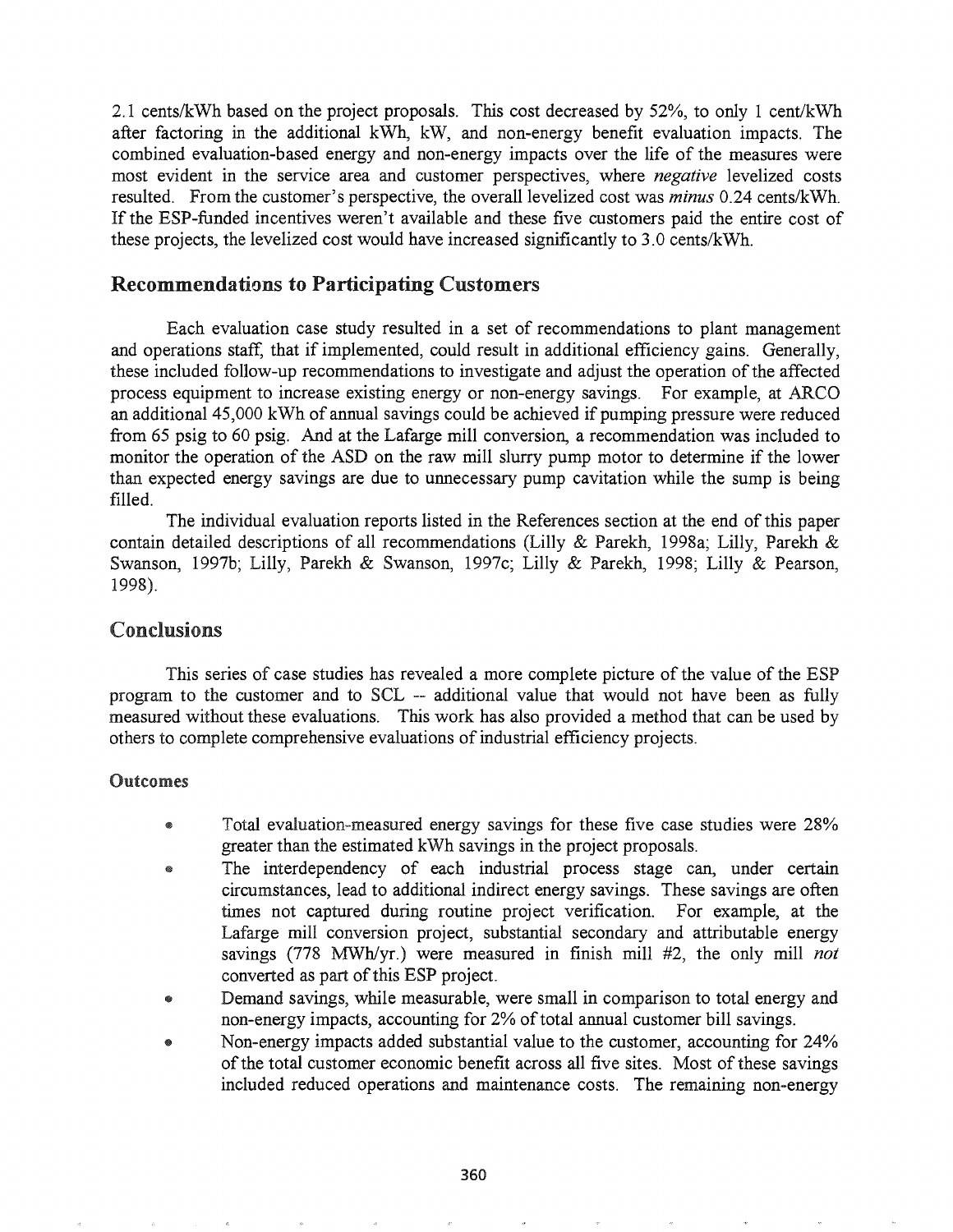savings were decreased fines for violating regional pollution ordinances as a consequence of a 78% reduction in the  $SO_2$  emissions at Lafarge Cement.

- Customer's evaluation-based payback periods averaged 1.3 years and their benefit-cost ratios ranged between 2.3 and 9.5, including the net-present value of all customer costs and energy and non-energy benefits.
- In most cases, the additional savings identified in the evaluations significantly reduced levelized cost and greatly improved the benefit-cost ratios from all stakeholder perspectives. The additional value of energy, demand, and nonenergy benefits measured in these case studies lowered the proposal-based average levelized cost from 2.1 cents/kWh to 1.0 cent/kWh from a total cost perspective -- a 52% reduction.
- The combined energy and non-energy savings and positive cost-effectiveness results revealed in these evaluations can be used as examples in the marketing of similar incentives-based industrial efficiency programs. The more the owners and managers of industries know about the wide spectrum of efficiency possibilities, the more likely they are to justify efficient process equipment changes and to benefit from them.

## Methodological Lessons Learned

The additional energy, demand, and non-energy savings exhibited in this sample of industrial incentive projects support the conclusion that, when feasible, industrial impact evaluations should be performed to reveal these otherwise hidden benefits. If this additional value is not assessed, the customer and the sponsoring energy services provider or utility will know less about the true value of their industrial efficiency programs. These case studies have provided a method for a more comprehensive assessment of industrial electrical efficiency programs, including:

- The development of production-indexed regression models to determine energy savings using site-specific variables that are predictive of energy and demand savings.
- A procedure for the investigation and measurement of non-energy benefits.
- A technique to calculate levelized costs incorporating a wide range of both energy and non-energy economic benefits.

These evaluations are also time consuming and expensive. The following lessons learned are offered to others who want to conduct similar industrial case studies:

- Prescreen the sites being considered for evaluation to determine the availability and form of the necessary production, process, and non-energy-related data needed for the evaluation. Often these data are proprietary and its use maybe subject to restriction.
- Interview key plant operations staff to get their expert insight regarding all likely direct and indirect energy use impacts and non-energy benefits of a project. This will provide a better understanding of their entire manufacturing process and ensure that all affected end-use equipment is metered. It's important to make the assessment of non-energy impacts an integral part of the planning and implementation of the project itself, so that potential non-energy benefits are